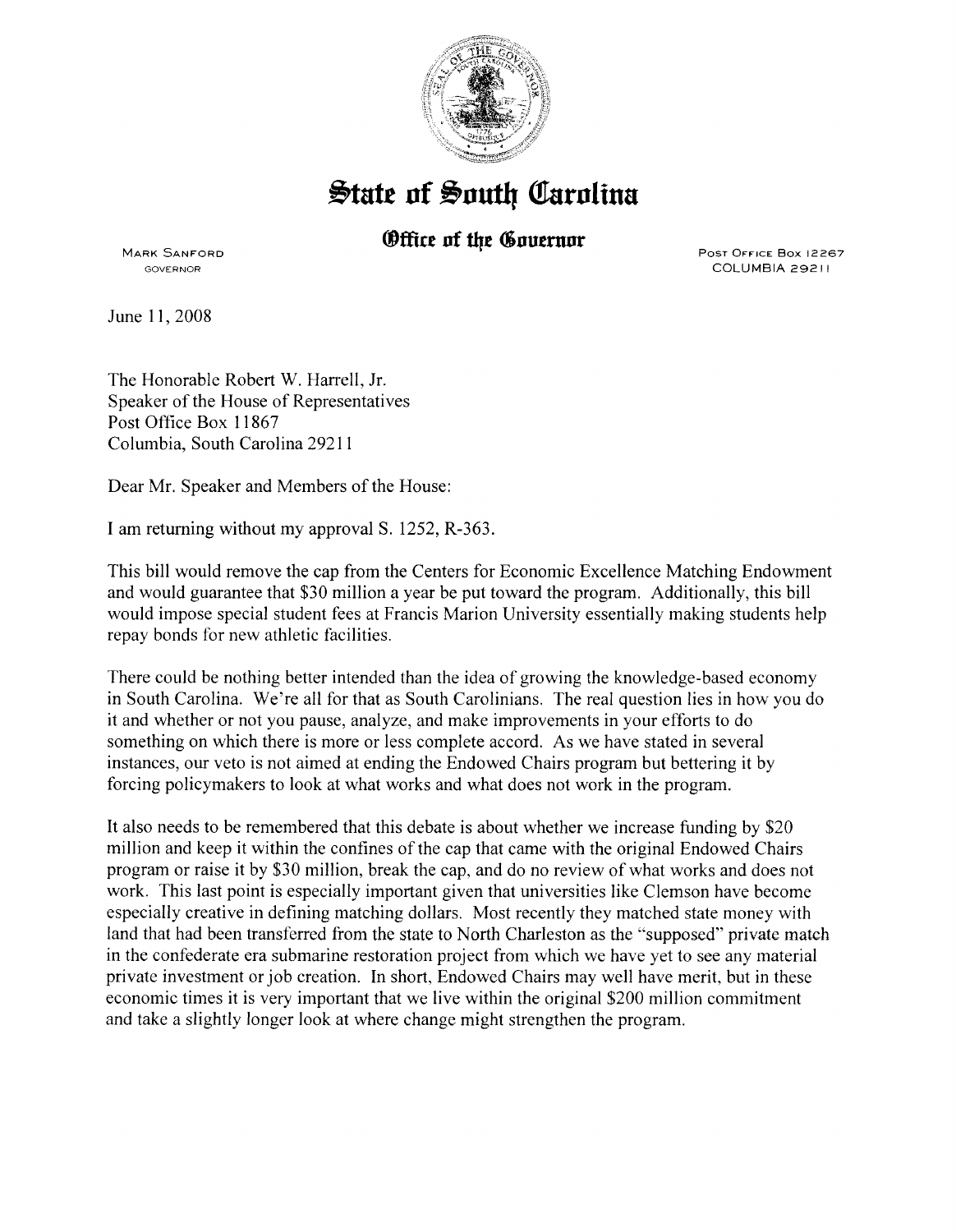The Honorable Robert W. Harrell, Jr. Page Two June 11, 2008

Overall, this Administration has many concerns about this legislation, several of which relate to the Endowed Chairs program. One can certainly grow the economy by growing government, but this Administration believes that it's far better grown by the private sector. Given South Carolina government has already funneled just shy of \$200 million into the Endowed Chairs program, coupled with the importance of limiting the growth of government as a tool in growing the economy, we believe removing the cap and guaranteeing an additional \$10 million, over the \$20 million already promised in funding, isn't a wise course.

A better course, in our view, is to not rush forward and to leave the cap in place so that we can continue the program and possibly gain insight by reviewing the program's success. While we agree with the intent of the program, here are some reasons that we are concerned with the proposed legislation.

- I. We believe that the General Assembly is reauthorizing an Act that has not lived up to its legislative intent. The program, which created endowed professorships at the three senior research universities, was initially begun as dollar-for-dollar match between state and nonstate resources. What has happened over time is that non-state funds have not been collected to fully match state funds. The unmatched dollars have caused the program to drift toward one that is being overwhelmingly driven by public expenditures.
- 2. The requirements in using this money are being watered down. For example, the original legislation required cash-on-hand to be eligible for the state match. Then it became allowable to use cash within 18 months, and then two 6-month extensions were added on top of that. Also, the original legislation required that the money go directly to fund the actual endowed chair; not to fund equipment for the chair. Now, "in-kind" contributions are eligible for state match, and, in some cases, we believe the in-kind "match" doesn't truly equal the monetary value committed by the state. For instance, a microscope valued at \$1.5 million was used as a state "match," but many have legitimately questioned whether this device would actually sell for that amount in the real market.
- 3. Of equal concern in this bill is that it waives the \$200 million cap for the program- which it has almost reached- and commits \$30 million be put toward the program each year. This is a risky commitment – considering that education lottery funds have dwindled in recent years -meaning that money for this program is competing with fewer dollars for needbased scholarships and K-12 education.
- 4. It appears to us that the hard questions about waste in the program aren't getting asked. For example, a Public Relations firm in Columbia has been hired, in essence, to help ask for yet more state funding and support. Is it really worth the \$750,000 contract? And does this not fall into the category of using state money to lobby for yet more state money? Similarly, at Innovista in Columbia – though construction has been delayed, costs are up about  $$10$ million, and tenants and private buildings have not materialized- the private developer has still been paid handsomely.